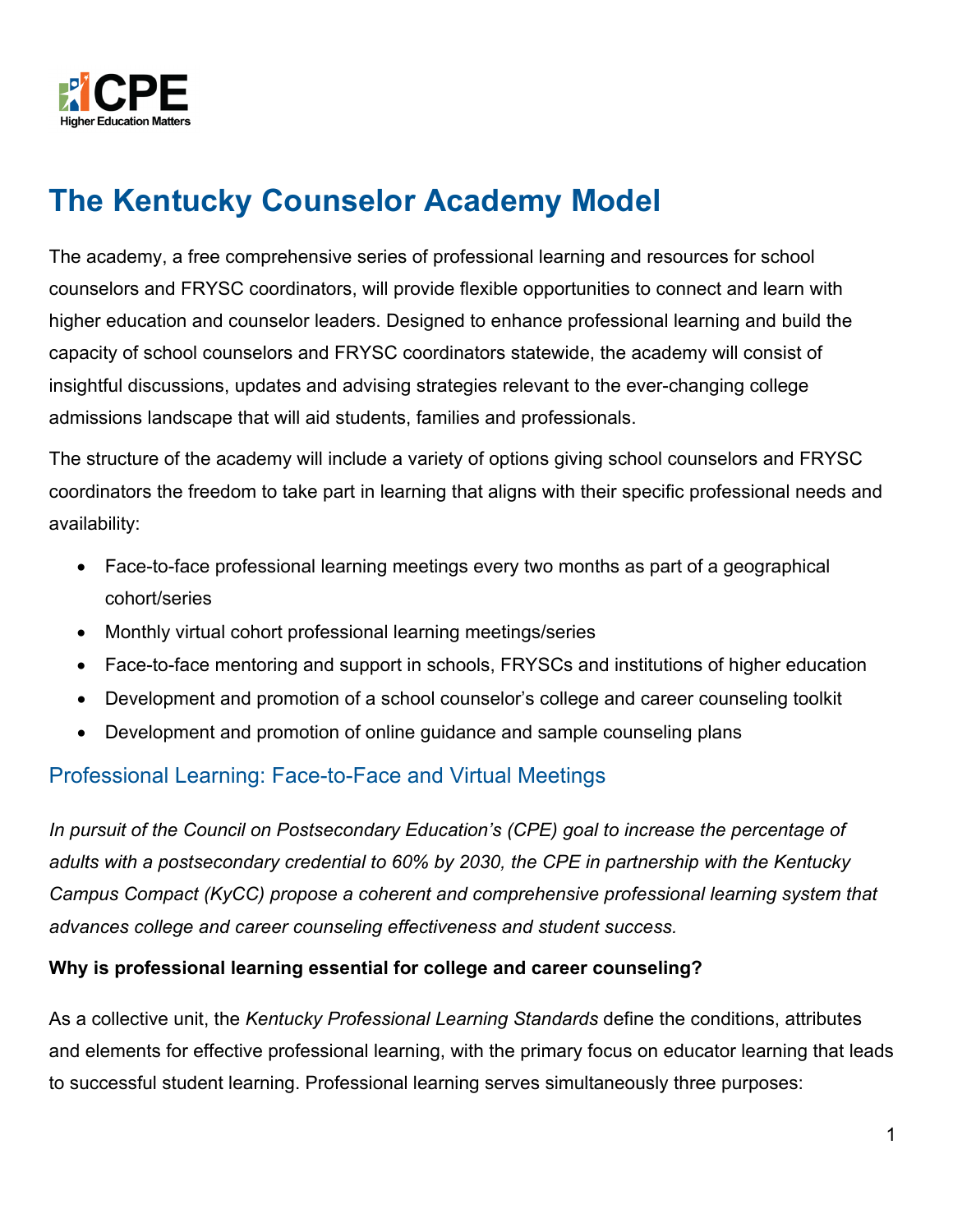



**Who shares responsibility for designing and implementing professional learning?**

The work of defining responsibility begins with establishing learning outcomes that set high expectations and provide the support necessary to achieve them. So, school and district leaders, educational cooperatives, third- party providers, institutions of higher education, professional associations and state education agencies all have a role. Examples of specific organizations, those who currently have involvement with college and career counseling, who will constitute the design team and participate in the design of the professional learning series include the following:

- Council on Postsecondary Education
- Kentucky Campus Compact
- Kentucky Higher Education Authority
- GEAR UP Kentucky
- Kentucky Institutions of Higher Education
- Kentucky Department of Education
- Kentucky Education and Workforce Development Cabinet
- Kentucky School Counselor Advisory Council
- Kentucky School Counselors Association
- Kentucky Counseling Association
- Kentucky Area Technology Centers
- Kentucky Association for Career and Technical Education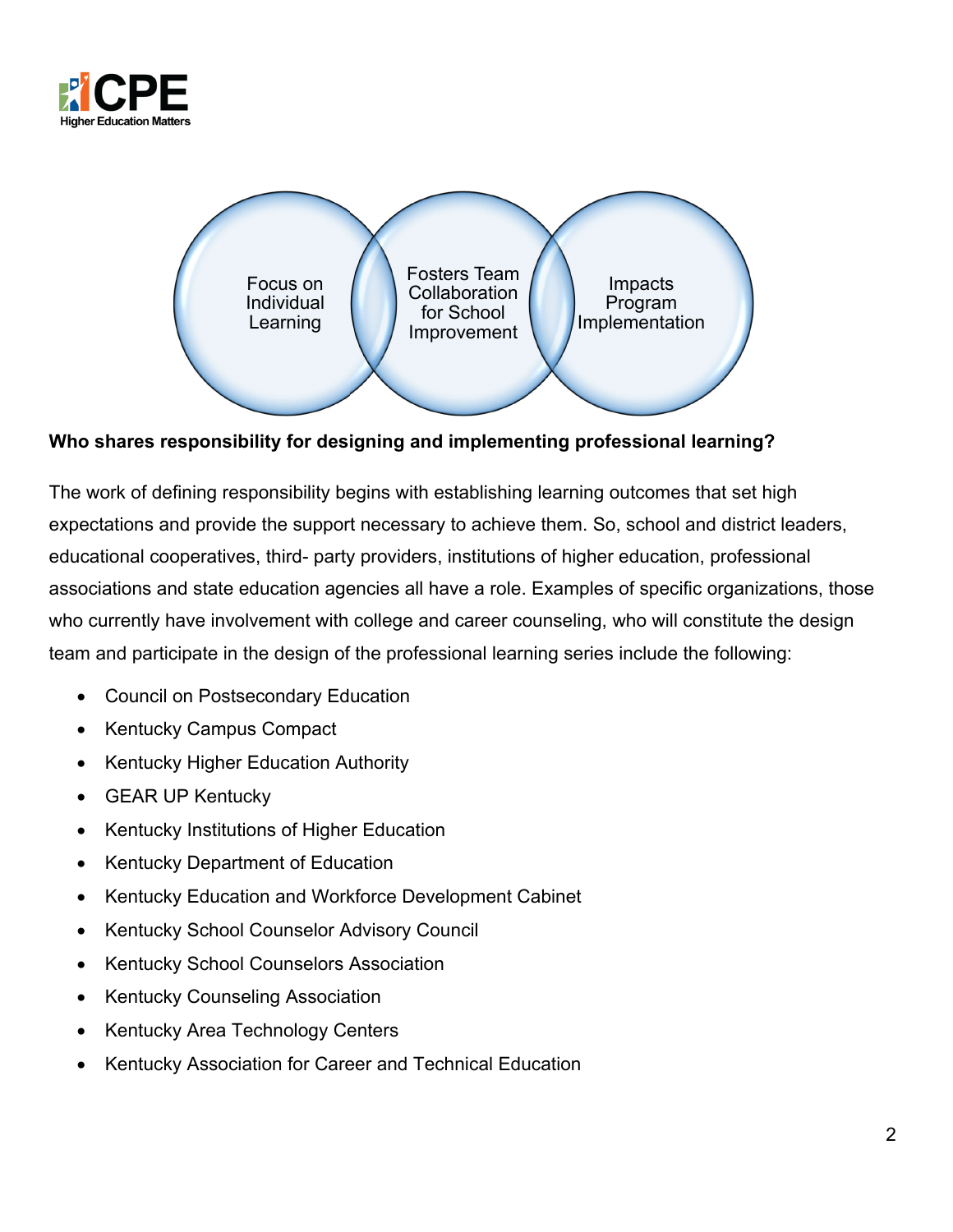

# **How will professional learning complement the current work of school counselors, FRYSC coordinators and college advisors?**

Cohorts, collaboration and partnerships will provide school counselors, FRYSC coordinators and college advisors with professional learning communities that support changed professional practices around comprehensive college and career counseling in their own schools, districts or institutions. As a state counselor academy, Kentucky will support professional learning communities and cohorts through a short term goal of covering identified by the design team while remaining committed to continuous improvement, collective responsibility and goal alignment. A possible professional learning series may include the following themes:

| Winter - Spring 2021                                                                                                   |                                                                                           |                                                                                      |  |
|------------------------------------------------------------------------------------------------------------------------|-------------------------------------------------------------------------------------------|--------------------------------------------------------------------------------------|--|
| The Role of College<br>and Career Advising<br><b>Needs Assessment</b><br><b>Best Instructional</b><br><b>Practices</b> | Summer 2021<br>Data Collection and<br>Analysis<br>Relationships<br><b>Action Planning</b> | 2021-2022 School Year<br><b>Lesson Planning</b><br>Closing the Gap<br>Sustainability |  |

## **What is the difference between professional learning that is rooted in capacity building vs 'train the trainer'?**

The Kentucky Counselor Academy concept/design is based on the most current research-based data that we have on effective professional learning (that is, professional development that actually leads to improved practice). The focus of the academy will be capacity building, not a 'train the trainer' model.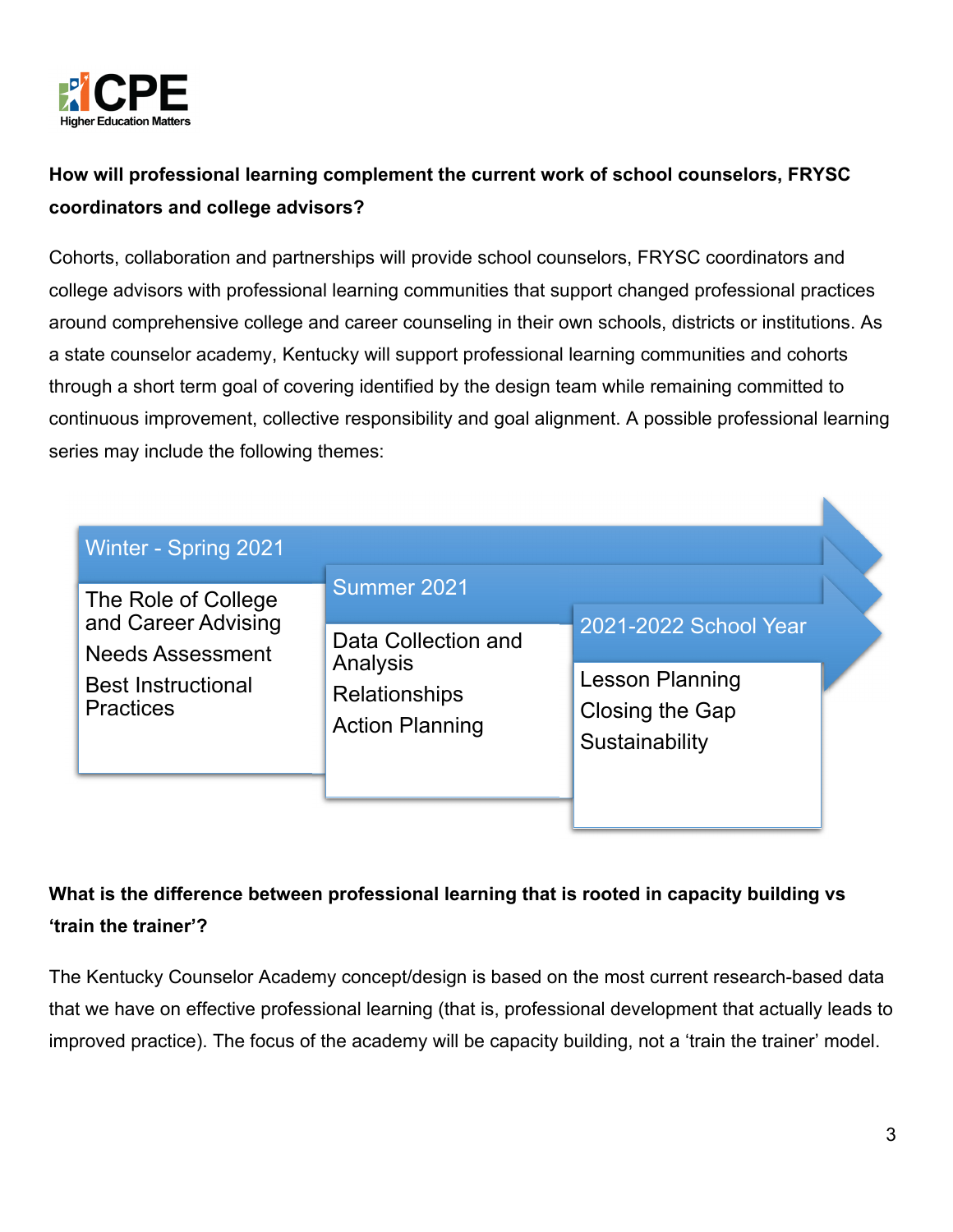

Capacity building provides people access to the most current information and the opportunity to try out the most effective strategies, resources and tools available. As they assess their own organization's needs, they are able to use the most relevant information, resources, strategies and tools, to create a customized plan for professional growth and learning. A good plan takes into account where their organization currently is and where they want to go—in a specified amount of time.

Capacity building enables people to respond to adaptive challenges—those challenges that do not lend themselves to a prescribed 'fix.' Technical 'fixes'—generally a defined set of 'steps' or processes—are efficient and effective for technical problems. For many of the issues in schools and districts related to effective college and career counseling, however, technical approaches simply don't work. People are different, situations are different, and therefore leaders must be adaptive to these subtle (and sometimes not so subtle) nuances of the people and situations they are dealing with—and proceed accordingly.

Train the trainer means people will attend training and be given information and materials so that they may conduct the same training in their school or district for their professional learning program. In essence a "clone" is created who can replicate a program, but may be unable to adapt should any change to that program be necessary.

Capacity Building is much more than training and includes the following:

- 'People' development- increasing the understanding, skills, access to information, knowledge and effectiveness of participants
- Organizational development- building structures, processes and procedures within organizations, and also the management of relationships between the different organizations (schools, districts, higher education, the KHEAA, the KDE, etc.)

Participants in capacity building PLCs (such as this academy) shouldn't expect to be given monthly installments of a preplanned and segmented training regimen that they simply replicate. Rather, they should expect to learn and then to collaborate with their cohort and participants from other districts to:

- Distill, synthesize and internalize what they have learned;
- Contextualize it within the unique circumstances of their own schools; and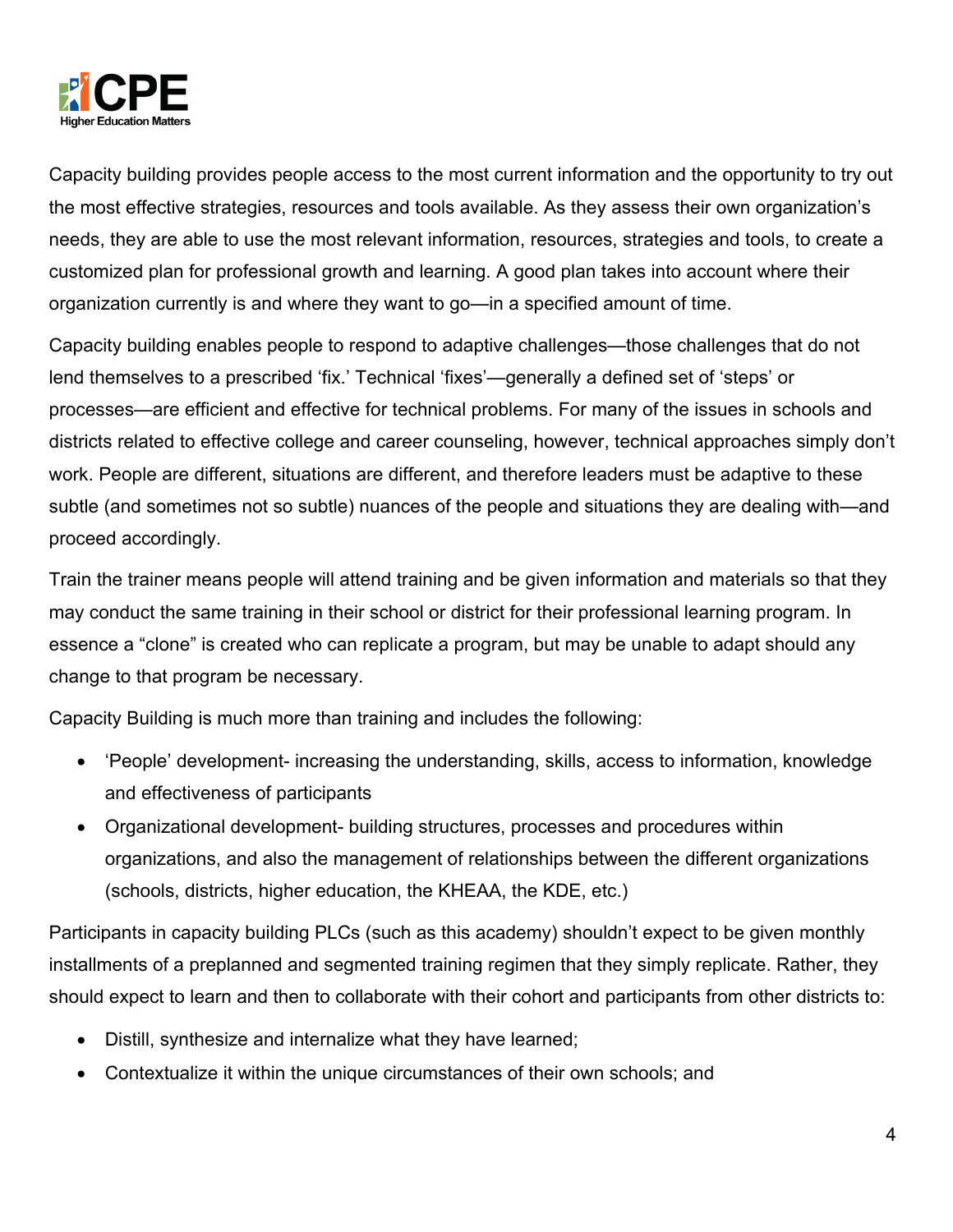

 Work collaboratively to create deliverables related to *The Kentucky Framework of Best Practices for School Counselors*.

### Development and promotion of resources

Throughout the proposed grant timeline, the design team with the assistance of AmeriCorps members will development and promote a school counselor's college and career counseling toolkit, guidance and sample counseling plans. Kentucky's school counselors, FRYSC coordinators and college advisors find themselves wearing many hats and sometimes it is challenging keep track of what needs to get done or how to stay up to date with the latest counseling practices. While there are a myriad of resources available to aid in daily tasks, finding the right resources can often take time away from the primary mission of serving students.

The development of an online toolkit, and other resources as identified by the design team, is essential to invest in long term educational equity for the Commonwealth by providing students and families with resources and information to guide them through college and career planning, and prepare for and pay for college. The online toolkit is even more important in a time of a pandemic when face-to-face guidance is limited or difficult to find. The toolkit will be designed to be a curation of resources and guidance related to college and career advising and may include topics such as:

- Participation in early postsecondary opportunities: Advanced Placement (AP), International Baccalaureate (IB), dual credit, work-based learning, apprenticeships and career pathways.
- College and career exploration: Determining long-term career interests and the type of education or training beyond high school necessary to meet that aspiration.
- College application: Completing application requirements, including college entrance assessments, essays and letters of recommendation.
- Financial literacy: Helping students understand the cost of postsecondary education and training and complete the FAFSA to access loans and grants.
- College match and fit: Determining which institutions to apply to and enroll in based on their academic success in serving different populations of students and how they align with a student's personality, interest and financial situation.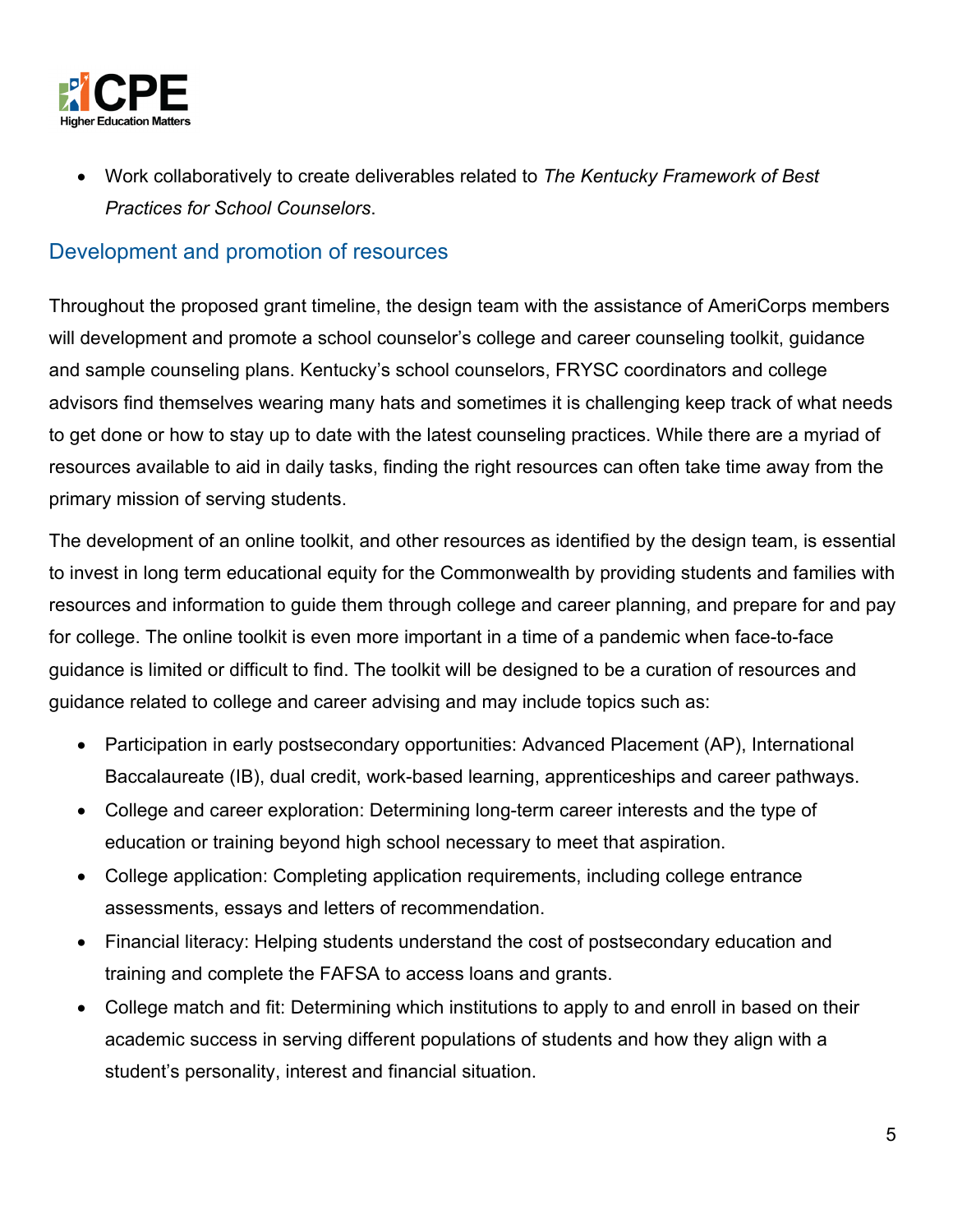

- Summer melt: Ensuring that students who indicated their intent to enroll in postsecondary education proceed to matriculation in a timely fashion.
- Peer networking: Developing a sense of community with other students at an institution to increase engagement and likelihood of persistence.
- Persistence engagement: Supporting students as they navigate their first year of postsecondary education or training to ensure they have an individual to lean on if they face hardship, isolation and academic struggle.

### Kentucky Counselor Academy Timeline

The effective design of professional learning will enable school counselors, FRYSC coordinators and college advisors to move past comprehension and implementation to improve core practices for the benefit of all Kentucky students. In planning the design of the experiences in relation to the objectives below, intentional focus must be placed on the audience, environment, availability of resources and opportunities for all educators to access the same professional learning materials.

| Timeline                                               | <b>Objectives and Messaging</b>                                                                                                                                                                                                                                                                                                                                                                                                                                                                                                                                                                                | <b>Audience</b>           |
|--------------------------------------------------------|----------------------------------------------------------------------------------------------------------------------------------------------------------------------------------------------------------------------------------------------------------------------------------------------------------------------------------------------------------------------------------------------------------------------------------------------------------------------------------------------------------------------------------------------------------------------------------------------------------------|---------------------------|
| <b>Preparation</b><br>for<br>Implementati<br><b>on</b> | $\triangleright$ Identify and convene team and other educational partners<br>$\triangleright$ Evaluate current resources and tools<br>> Develop training resources for professional learning series<br>$\triangleright$ Develop digital platform for professional learning resources<br>$\triangleright$ Recruit face-to-face and virtual professional learning<br>participants<br>$\triangleright$ Recruit and train AmeriCorps members<br>Messaging<br>$\triangleright$ Focus on the need for comprehensive college and career<br>counseling<br>$\triangleright$ Share the development and status of the KCA | $\triangleright$ Internal |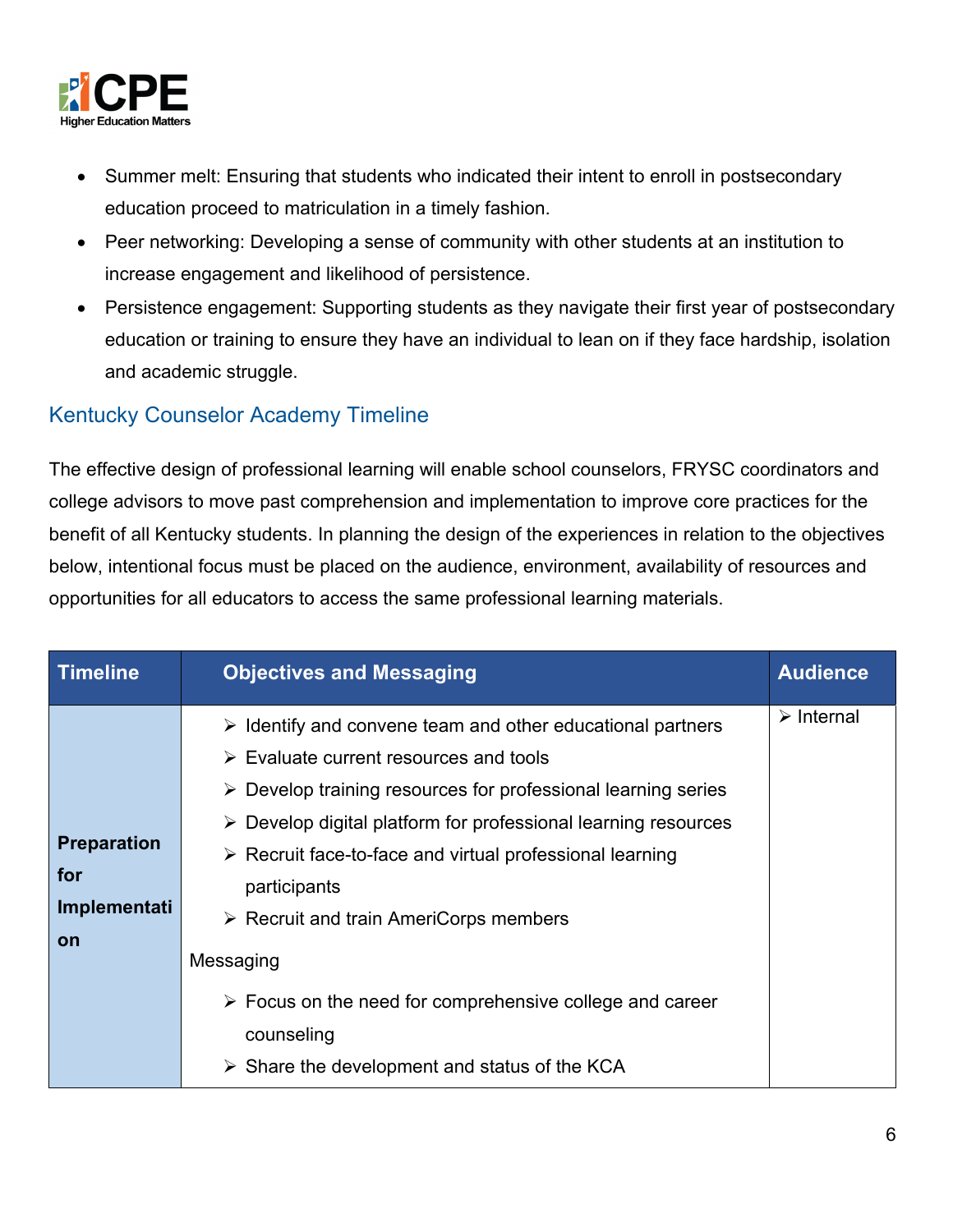

|                        | Internal Professional Learning and Kick-Off                                                                                                                                                                                    | $\triangleright$ Leadership                           |
|------------------------|--------------------------------------------------------------------------------------------------------------------------------------------------------------------------------------------------------------------------------|-------------------------------------------------------|
|                        | $\triangleright$ Explore the role of state and national resources<br>$\triangleright$ Identify effective teaching practices                                                                                                    | Team<br>$\triangleright$ AmeriCorps<br><b>Members</b> |
|                        | <b>Digital Development</b>                                                                                                                                                                                                     |                                                       |
| <b>January</b><br>2022 | $\triangleright$ Develop supporting materials for the professional learning<br>series<br>$\triangleright$ Develop resources to explore college and career advising<br>$\triangleright$ Develop examples of effective practices |                                                       |
|                        | Messaging                                                                                                                                                                                                                      |                                                       |
|                        | $\triangleright$ Highlight overviews of best practices                                                                                                                                                                         |                                                       |
|                        | $\triangleright$ Advise of upcoming professional learning opportunities                                                                                                                                                        |                                                       |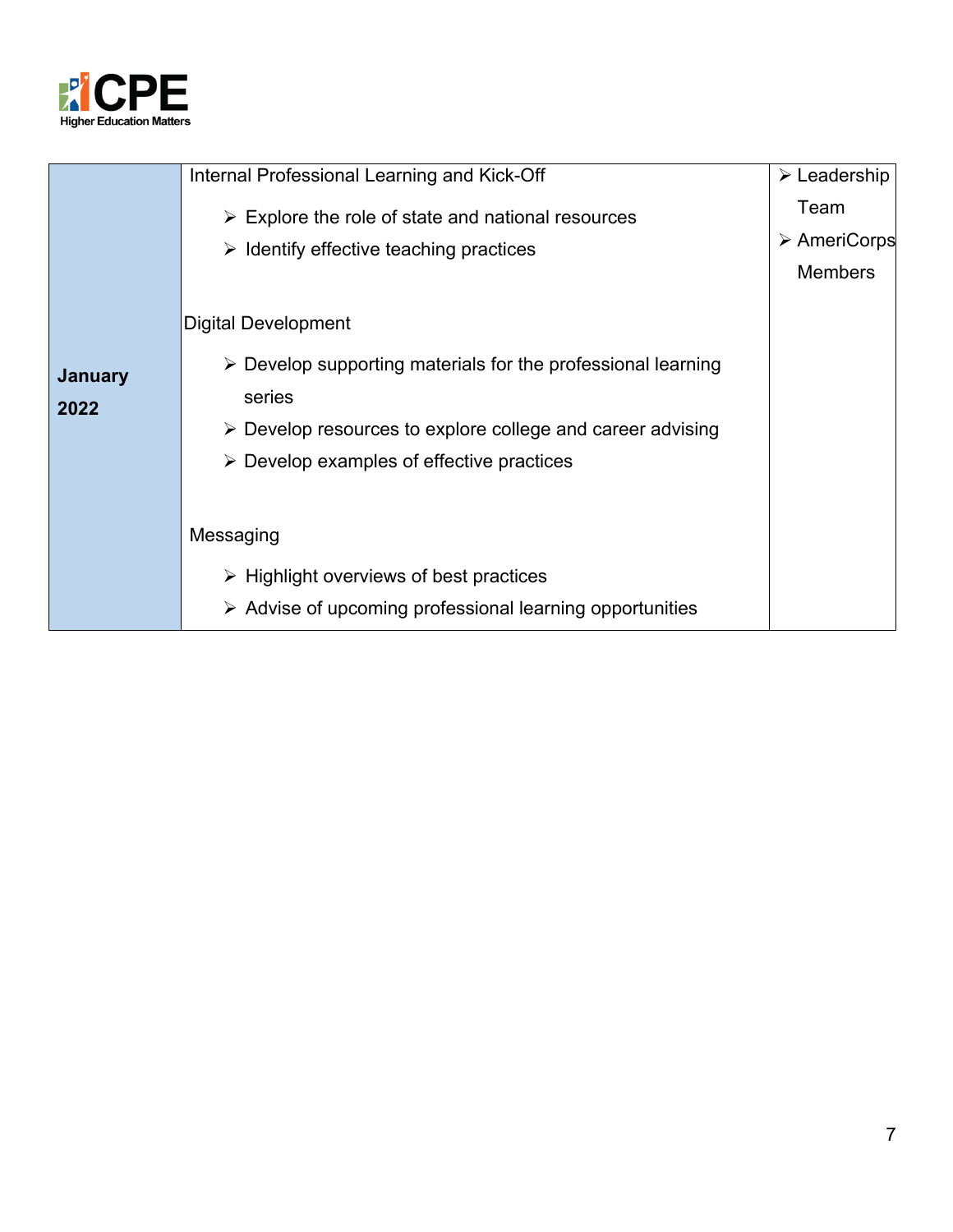

|               | Identify effective practices<br>$\blacktriangleright$                          | $\triangleright$ Regional |
|---------------|--------------------------------------------------------------------------------|---------------------------|
|               | Identify foundations of a college and career counseling<br>➤                   | cooperati                 |
|               | program                                                                        | ves                       |
|               | $\triangleright$ Conduct a local needs assessment                              | $\triangleright$ Virtual  |
|               | Data collection and analysis<br>➤                                              | cadres-                   |
|               |                                                                                | open to                   |
|               |                                                                                | all                       |
|               | <b>Virtual Series</b>                                                          | districts                 |
|               | $\triangleright$ Establish college and career counseling cohort (AmeriCorps    | and                       |
| Spring-       | member-led with support)                                                       | institution               |
| <b>Summer</b> |                                                                                | s of                      |
| 2022          | <b>Digital Development</b>                                                     | higher                    |
|               | $\triangleright$ Develop supporting materials for professional learning series | education                 |
|               | Develop online guidance and resources<br>➤                                     |                           |
|               |                                                                                |                           |
|               | Messaging                                                                      |                           |
|               |                                                                                |                           |
|               | $\triangleright$ Continue to advise of upcoming professional learning          |                           |
|               | opportunities                                                                  |                           |
|               | $\triangleright$ Focus on effective practices                                  |                           |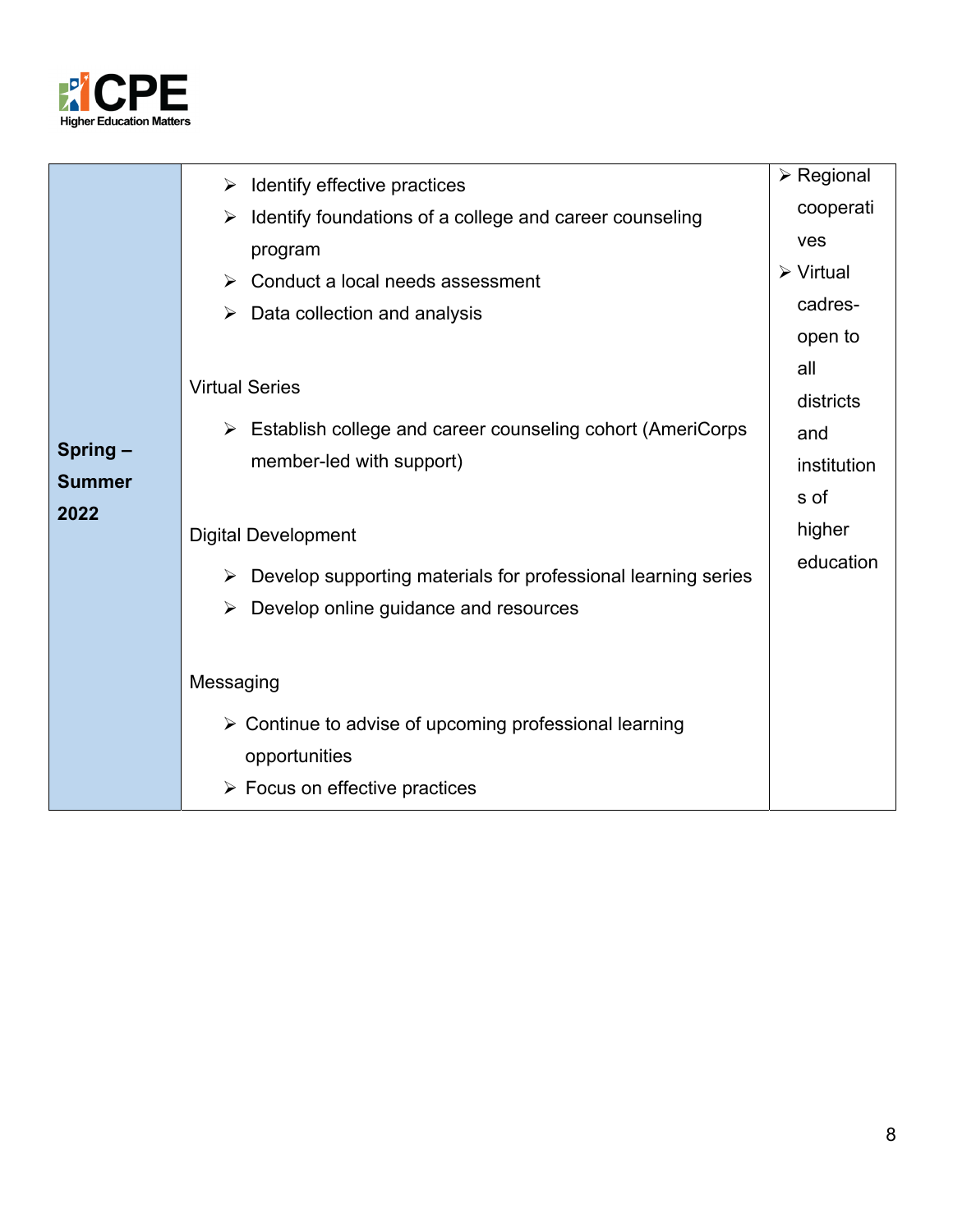

|                      | $\triangleright$ Apply effective practices                                     | $\triangleright$ Regional |
|----------------------|--------------------------------------------------------------------------------|---------------------------|
|                      | $\triangleright$ Explore and build relationships                               | Cooperati                 |
|                      | $\triangleright$ Plan strategies of action                                     | <b>ves</b>                |
|                      |                                                                                | $\triangleright$ Virtual  |
|                      |                                                                                | cadres-                   |
|                      | <b>Virtual Series</b>                                                          | open to                   |
|                      | $\triangleright$ Continue college and career counseling cohort (AmeriCorps     | all                       |
|                      | member-led with support)                                                       | districts                 |
|                      |                                                                                | and                       |
| <b>Fall - Winter</b> | <b>Digital Development</b>                                                     | institution               |
| 2022                 | $\triangleright$ Develop supporting materials for professional learning series | s of                      |
|                      | $\triangleright$ Develop online guidance and resources                         | higher                    |
|                      |                                                                                | education                 |
|                      | Develop comprehensive college and career advising toolkit<br>➤                 |                           |
|                      |                                                                                |                           |
|                      | Messaging                                                                      |                           |
|                      | $\triangleright$ Continue to advise of upcoming professional learning          |                           |
|                      | opportunities                                                                  |                           |
|                      | $\triangleright$ Focus on effective practices and illustrative examples        |                           |
|                      |                                                                                |                           |